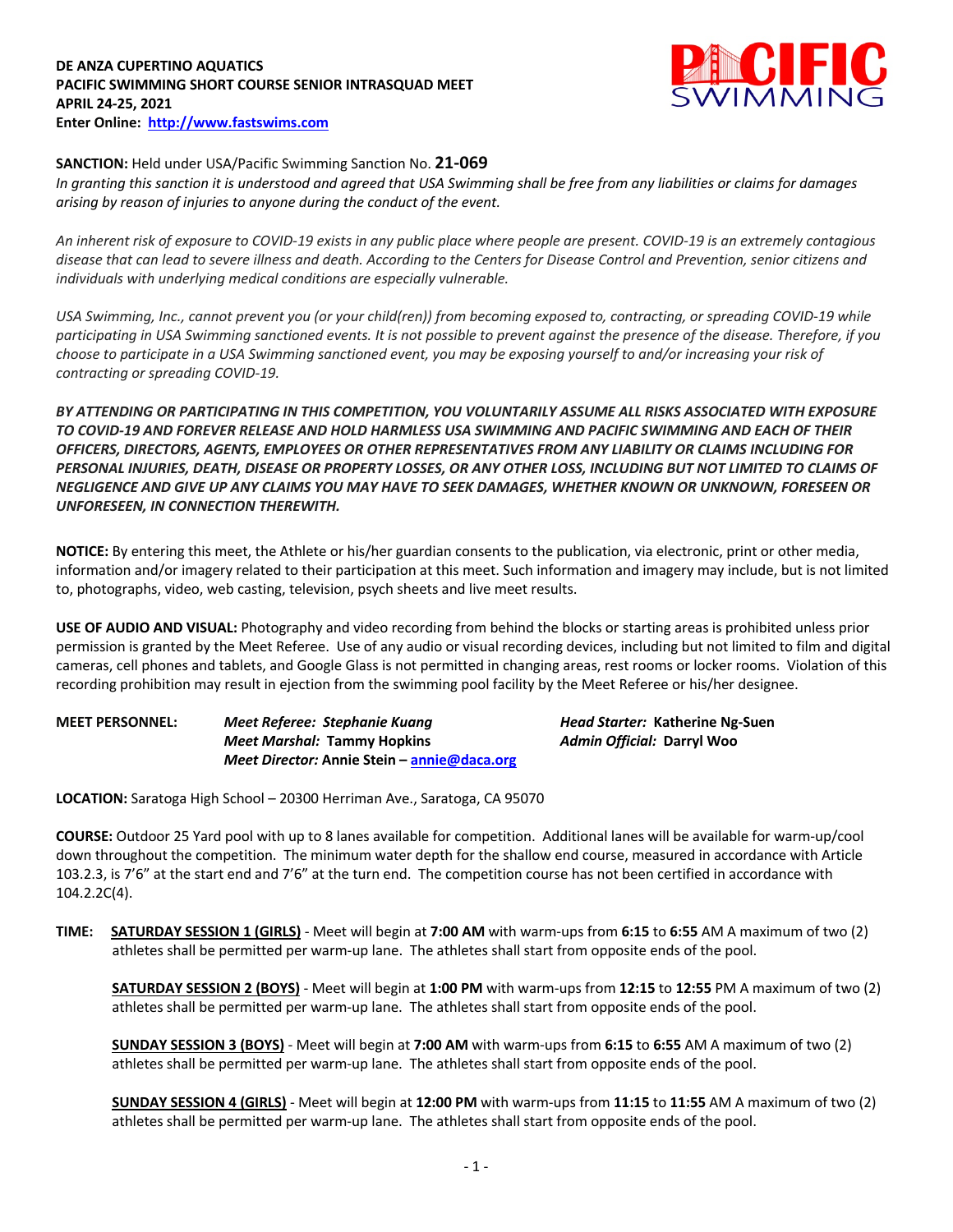**RULES: •** Current USA and Pacific Swimming rules and warm-up procedures will govern the meet. A copy of these procedures will be posted at the Clerk-of-Course.

• All applicable adults participating in or associated with this meet, acknowledge that they are subject to the provisions of the USA Swimming Minor Athlete Abuse Prevention Policy ("MAAPP"), and that they understand that compliance with the MAAPP policy is a condition of participation in the conduct of this competition.

- All events are timed finals.
- All events will swim fast to slow.
- Athletes may compete in a maximum of five (5) events per day.
- Entries will be accepted until the number of athletes entered meets the maximum allowed capacity as determined by local and facility health guidelines.
- **•** If local conditions warrant it the Meet Referee, with the concurrence of the Meet Director, may require a mandatory scratch down. Immediate cash refunds will be made for any mandatory scratches.
- The local facilities guidelines, restrictions and interpretations of the local public health guidelines shall be followed at this meet.
- **All Coaches and Officials must wear their USA Swimming membership cards in a visible manner.**

**ATTENTION HIGH SCHOOL ATHLETES:** If you are a high school athlete in season, you need to be Unattached from this meet. It is the athlete's responsibility to be Unattached from this meet. You can un-attach at the meet if necessary. This does not apply to athlees swimming under the rules of the Nevada Interscholastic Activities Association (NIAA).

**UNACCOMPANIED ATHLETES:** Any USA Swimming Athlete-Member competing at the meet must be accompanied by a USA Swimming Member-Coach for the purposes of Athlete supervision during warm-up, competition and warm-down. If a Coach-Member of the Athlete's USA Swimming Club does not attend the meet to serve in said supervisory capacity, it is the responsibility of the Athlete or the Athlete's legal guardian to arrange for supervision by a USA Swimming Member-Coach. The Meet Director or Meet Referee may assist the Athlete in making arrangements for such supervision; however, it is recommended that such arrangements be made in advance of the meet by the Athlete's USA Swimming Club Member-Coach.

**RACING STARTS:** Athletes must be certified by a USA Swimming member-coach as being proficient in performing a racing start or must start the race in the water. It is the responsibility of the Athlete or the Athlete's legal guardian to ensure compliance with this requirement.

**RESTRICTIONS:** • Smoking and the use of other tobacco products is prohibited on the pool deck, in the locker rooms, in spectator

- seating, on standing areas and in all areas used by Athletes, during the meet and during warm-up periods.
- Sale and use of alcoholic beverages is prohibited in all areas of the meet venue.
- No glass containers are allowed in the meet venue.
- No propane heater is permitted except for snack bar/meet operations.
- All shelters must be properly secured.
- Deck Changes are prohibited.

• Destructive devices, to include but not limited to, explosive devices and equipment, firearms (open or concealed), blades, knives, mace, stun guns and blunt objects are strictly prohibited in the swimming facility and its surrounding areas. If observed, the Meet Referee or his/her designee may ask that these devices be stored safely away from the public or removed from the facility. Noncompliance may result in the reporting to law enforcement authorities and ejection from the facility. Law enforcement officers (LEO) are exempt per applicable laws.

• Operation of a drone, or any other flying apparatus, is prohibited over the venue (pools, Athlete/Coach areas, Spectator areas and open ceiling locker rooms) any time Athletes, Coaches, Officials and/or Spectators are present.

**ELIGIBILITY:** • Athletes must be current members of USA Swimming and enter their name and registration number on the meet entry card as they are shown on their Registration Card. If this is not done, it may be difficult to match the Athlete with the registration and times database. The meet host will check all Athlete registrations against the SWIMS database and if not found to be registered, the Meet Director shall accept the registration at the meet (a \$10 surcharge will be added to the regular registration fee). Duplicate registrations will be refunded by mail.

• Meet is open only to qualified athletes registered with DACA. Qualified Athletes who are unattached but participating with DACA are eligible to compete.

• Entries with "NO TIME" will be ACCEPTED.

- Disabled Athletes are welcome to attend this meet and should contact the Meet Director or Meet Referee regarding any special accommodations on entry times and seeding per Pacific Swimming policy.
- The Athlete's age will be the age of the Athlete on the first day of the meet.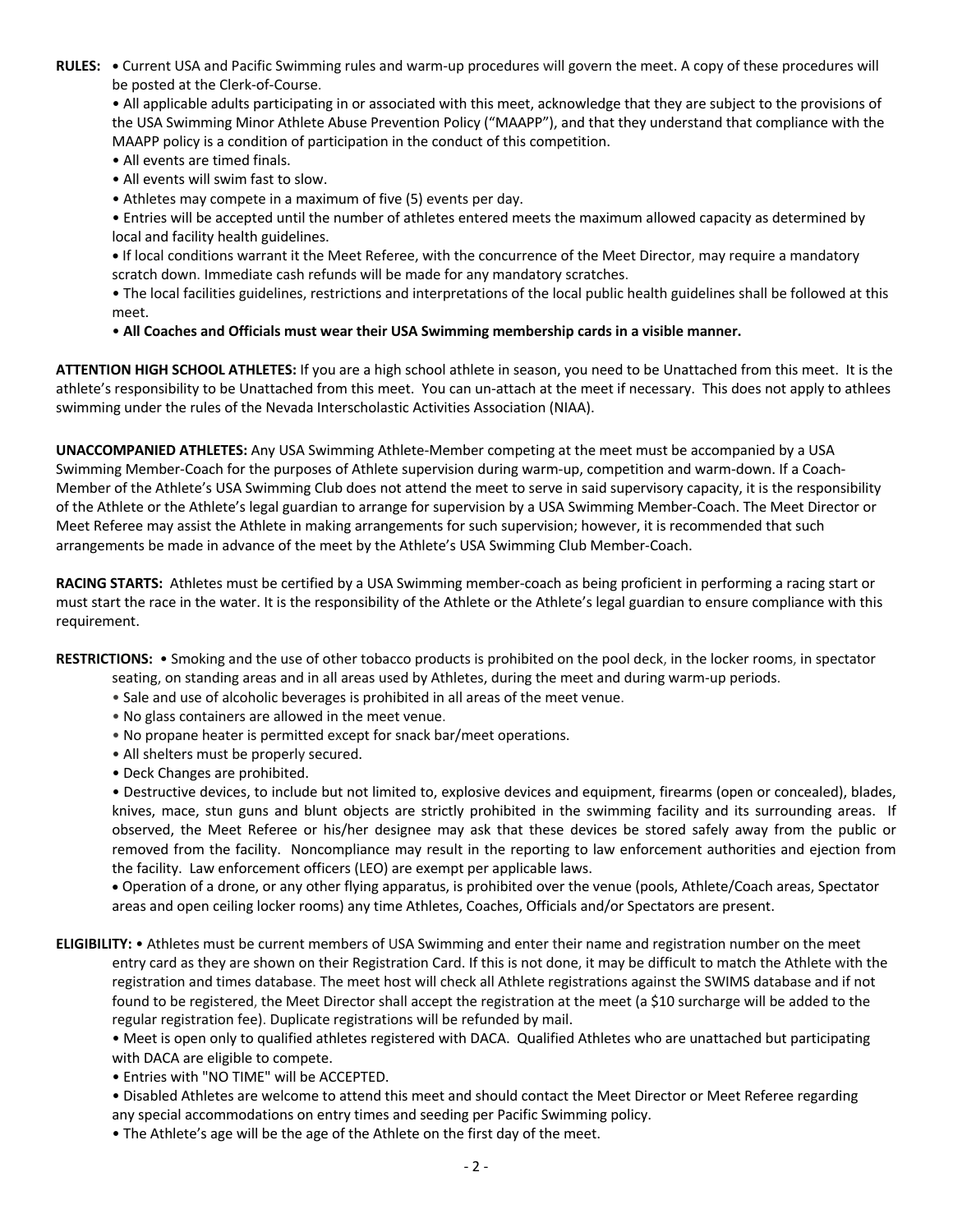**ENTRY FEES:** \$50.00 flat fee per athlete. Fees shall be billed directly to athlete's DACA account. No refunds will be made.

**ENTRIES:** Entries shall be handled in-house and fees billed to athlete's DACA accounts. Athletes shall turn in entry forms to their DACA Coach no later than Friday, April 16<sup>th</sup>, 2021.

**CHECK-IN:** The meet shall be pre-seeded. Athletes shall report to the bull-pen area at their scheduled time for each event.

**SCRATCHES:** Any Athletes not reporting for or competing in an individual timed final event that they have entered shall not be penalized.

**AWARDS:** None.

**ADMISSION:** Free.

**MISCELLANEOUS:** No overnight parking is allowed. Facilities will not be provided after meet hours.

## **EVENT SUMMARY**

|                          | SATURDAY, APRIL 24th, 2021 |  | <b>SUNDAY, APRIL 25th, 2021</b> |                          |  |  |  |  |
|--------------------------|----------------------------|--|---------------------------------|--------------------------|--|--|--|--|
| <b>SESSION 1 (GIRLS)</b> |                            |  | <b>SESSION 3 (BOYS)</b>         |                          |  |  |  |  |
| <b>EVENT#</b>            | <b>EVENT</b>               |  | <b>EVENT#</b>                   | <b>EVENT</b>             |  |  |  |  |
| $\mathbf{1}$             | OPEN (G) 200 IM            |  | 13                              | <b>OPEN (B) 200 FLY</b>  |  |  |  |  |
| $\overline{2}$           | OPEN (G) 100 FLY           |  | 14                              | OPEN (B) 100 FREE        |  |  |  |  |
| 3                        | OPEN (G) 200 BACK          |  | 15                              | OPEN (B) 200 BREAST      |  |  |  |  |
| $\overline{4}$           | OPEN (G) 100 BREAST        |  | 16                              | OPEN (B) 100 BACK        |  |  |  |  |
| 5                        | OPEN (G) 50 FREE           |  | 17                              | <b>OPEN (B) 200 FREE</b> |  |  |  |  |
| 6                        | OPEN (G) 500 FREE          |  | 18                              | OPEN (B) 400 IM          |  |  |  |  |
|                          |                            |  |                                 |                          |  |  |  |  |
|                          | <b>SESSION 2 (BOYS)</b>    |  | <b>SESSION 4 (GIRLS)</b>        |                          |  |  |  |  |
| $\overline{7}$           | OPEN (B) 200 IM            |  | 19                              | <b>OPEN (G) 200 FLY</b>  |  |  |  |  |
| 8                        | <b>OPEN (B) 100 FLY</b>    |  | 20                              | OPEN (G) 100 FREE        |  |  |  |  |
| 9                        | OPEN (G) 200 BACK          |  | 21                              | OPEN (G) 200 BREAST      |  |  |  |  |
| 10                       | OPEN (G) 100 BREAST        |  | 22                              | OPEN (G) 100 BACK        |  |  |  |  |
| 11                       | OPEN (B) 50 FREE           |  | 23                              | OPEN (G) 200 FREE        |  |  |  |  |
| 12                       | <b>OPEN (B) 500 FREE</b>   |  | 24                              | OPEN (G) 400 IM          |  |  |  |  |

Use the following URL to find the time standards: http://www.pacswim.org/swim-meet-times/standards